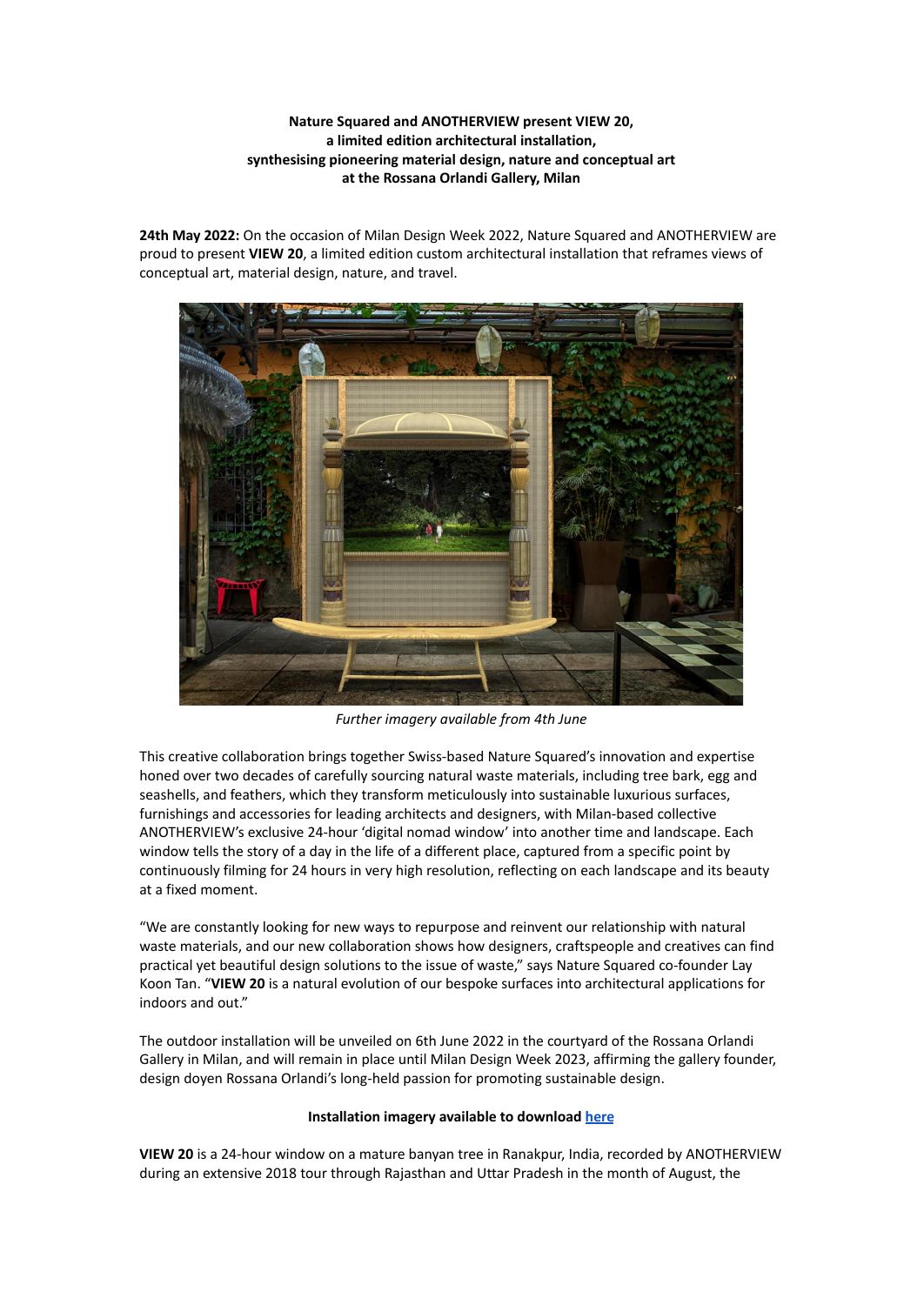middle of the monsoon season. On this occasion they "rented" the tree, and invited the inhabitants of a nearby village who do not usually have the opportunity to go there. The outstanding natural beauty of the tree attracted both people and a delightful menagerie of animals throughout the course of one day and night, so that ANOTHERVIEW could paint a portrait of the daily life of a rural Rajasthani community. Banyan trees, known for their extremely wide canopies and aerial roots, live for two to three hundred years and symbolise immortality. Banyans grow throughout India, where they are the national tree.

The frame designed by Hong Kong textile artist Elaine Yan Ling Ng - Nature Squared's Chief Material Innovator - pays tribute to this humble yet captivating natural world in its hand-woven PASTORALE textile wall covering edged with strips of baked eggshell. PASTORALE is Elaine's first textile collection designed exclusively for Nature Squared, and also features, along with bamboo reclaimed from discarded construction waste, on a tent-inspired canopy. The columns, which pay homage to temple architecture in India, comprise TERRAMIQUE, a new moulded material made of sustainably sourced crushed eggshell; shown at Milan in architectural form for the first time.

A 2.8-metre curved viewing bench with bamboo inlaid by hand in a starburst pattern, a signature classic Nature Squared technique, completes the installation, extending the viewing experience by connecting tactile materiality with another world.

"Here we wanted to think beyond the traditional frame, to reflect the significance of Indian architecture, rituals and its extraordinary landscape and people," Elaine says. "Our new installation is born out of the desire to reinvent, rethink and reimagine materials – to create a completely new perspective."

The collaboration is a spontaneous coalescence of ANOTHERVIEW's window into the beauty of landscape, nature and culture, and Nature Squared's sustainable surfaces which are handmade at their own production facilities in the Philippines. The team of skilled craftspeople create a wide range of materials and products that are sought after for commercial and residential settings, and architectural projects.

For a complete sensory experience, from visual and touch to taste, the collaboration extends to Il Luogo di Aimo e Nadia, adjoining the Rossana Orlandi Gallery, where two-Michelin star chefs Fabio Pisani and Alessandro Negrini and their pastry chef Domenico Peragine, inspired by ANOTHERVIEW's trip to India, will celebrate **VIEW 20**, with an imaginative, refreshingly delicious, vegan dessert composed of cinnamon shortbread, nutmeg, pepper and clove spice bread, and Bavarian creamed rice, turmeric and saffron.

"Our design creates a dialogue between the digital and physical through a shared material experience. We hope it inspires others by showing how design, research, science and creativity can come together to enable us to produce and live more sustainably," Elaine adds.

### **VIEW 20 – ADDRESS IN MILAN:**

Galleria Rossana Orlandi Via Matteo Bandello 14-16 Milan, Italy Tel: +39 02 4674471

## **PUBLIC OPENING**:

6th - 12th of June 2022  $9:00 - 20:00$ \*except: June 6th - open to public from 12:00 June 8th - closure to public at 5:30 pm

## **PRESS CONTACT:**

NATURE SQUARED: lulu@ippublicity.com